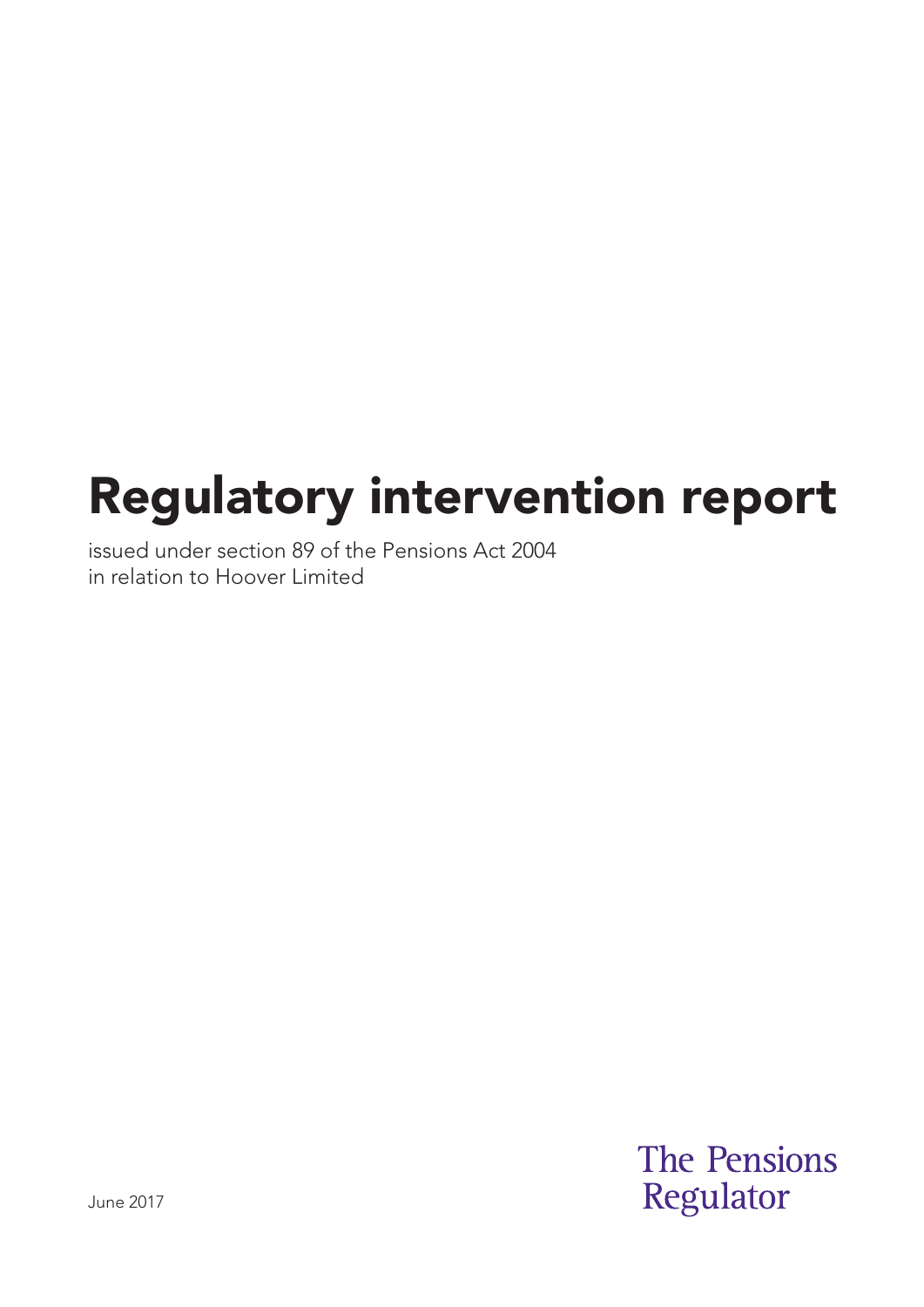The Pensions Regulator (TPR) has recently approved a Regulated Apportionment Arrangement (RAA) in relation to the Hoover (1987) Pension Scheme. In our view, the RAA represents the best outcome for all parties in difficult circumstances.

# **Background**

Hoover Limited is a household-name distributor of domestic appliances, employing over 500 people in the UK. The Hoover (1987) Pension Scheme was established in 1987 and has approximately 7500 members, with around two thirds pensioners and the remaining third deferred members. As at March 2016, the scheme had a deficit on a buy-out basis of approximately £500m and a Pension Protection Fund (PPF) deficit of approximately £300m.

The scheme trustee and employer were unable to agree their 2013 valuation by the statutory deadline of June 2014, and so payments to the scheme continued under the existing terms of the 2010 Schedule of Contributions.

In 2015, the employer approached us with a draft application for an RAA to separate the scheme from the employer. At the time, however, they were unable to meet the criteria for us to approve it,<sup>1</sup> especially as we had not been provided with sufficient evidence that insolvency was otherwise inevitable. As a result, they withdrew the application.

Shortly afterwards, the employer approached the PPF about the possibility of entering into a Company Voluntary Agreement (CVA). A CVA is a process where a company can reschedule some or all of its unsecured debts to allow it to trade out its financial difficulties. In this case, the CVA was rejected by the PPF. This was because, amongst other factors, the payment amount offered was insufficient.

When such proposals are received we work closely with the PPF, which exercises the scheme's creditor rights in the CVA, to highlight any concerns. The PPF's published principles make clear that it will assess CVAs against the same principles as RAAs. Although there is a place for CVAs in certain circumstances, they should not be used to circumvent the RAA regime.

1 http://www.thepensionsregulator.gov.uk/docs/regulated-apportionment-arrangements-statement-august-2010.pdf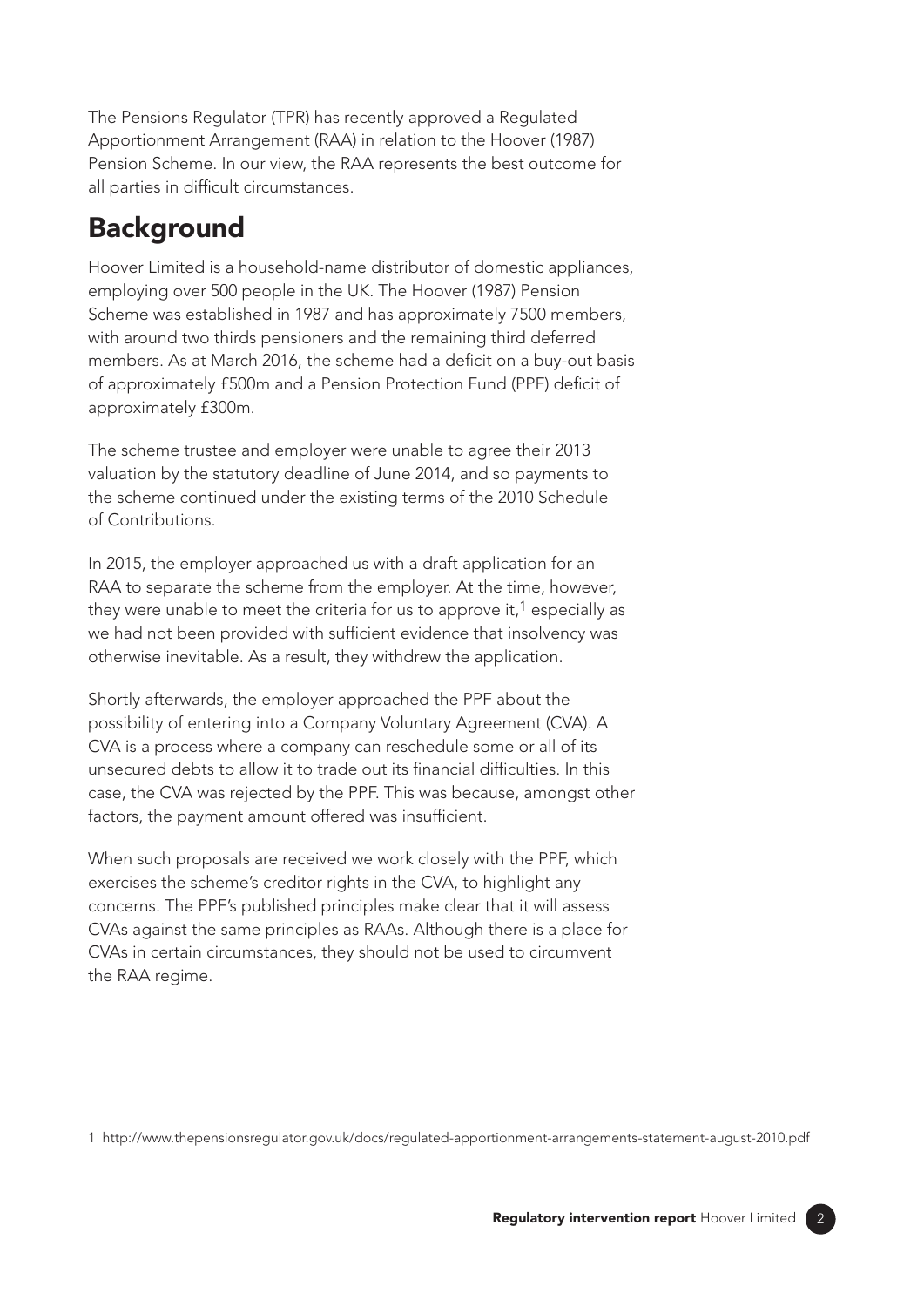#### Illustrated summary



### Regulatory action

As our criteria for approving an RAA were not met, we insisted that the parties continue to seek an appropriate funding solution for the scheme.

Despite extensive negotiations, the trustee and employer could not agree on the level of deficit repair contributions (DRCs) the employer could afford, and therefore were unable to complete the valuation and implement an appropriate recovery plan.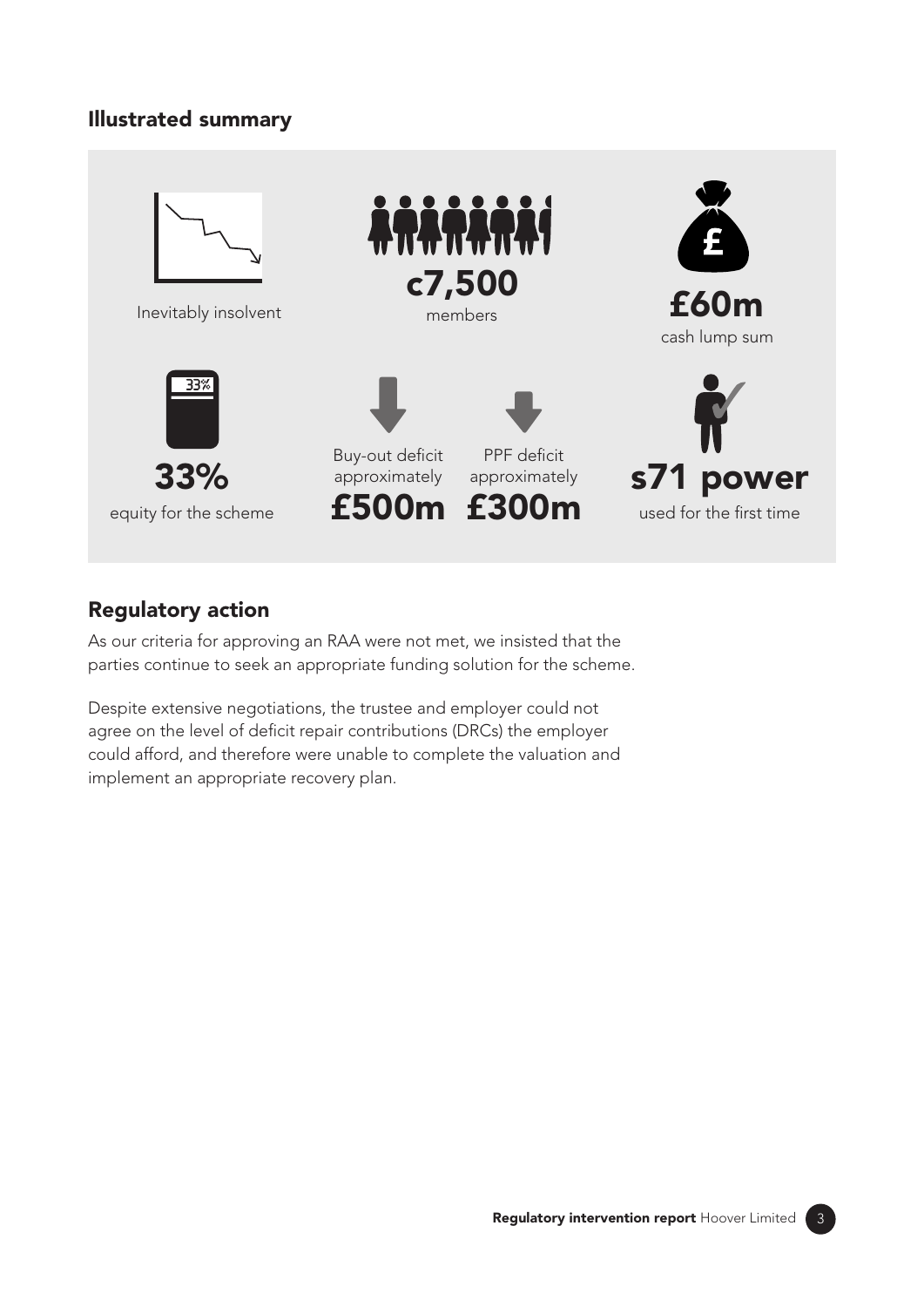#### Skilled Person's report

We took the decision under Section 71 of the Pensions Act 2004 that a Skilled Person should be appointed to report on the level of DRCs the employer could afford to pay into the scheme, and that the cost of the report should be split equally between the employer and the scheme. This report would then allow us to determine whether a viable funding solution could be found.

This was the frst time we have exercised this power, which is a regulatory function reserved to the Determinations Panel (DP). Both the employer and the trustee were supportive of our course of action, which removed the need for an oral hearing in front of the DP before a determination could be made. This saved the parties time and costs.

The findings of the Skilled Person's report highlighted that the employer's fnancial position had deteriorated and it could not afford to pay an appropriate level of DRCs, nor could it even afford the current inadequate level of payments. On that basis, the report concluded that the scheme could not be properly funded without support from Candy Group and its shareholders<sup>2</sup>. Candy Group – which had no legal obligation to provide support to the employer or the scheme – declined to provide further support.

The employer's business continued to deteriorate and markedly declined as a result of the weakening of the pound. Forecasts showed that insolvency would occur within 12 months, even without taking into account any additional payments to fund the scheme to an adequate level.

2 Candy Group acquired Hoover Limited (the employer) in 1995.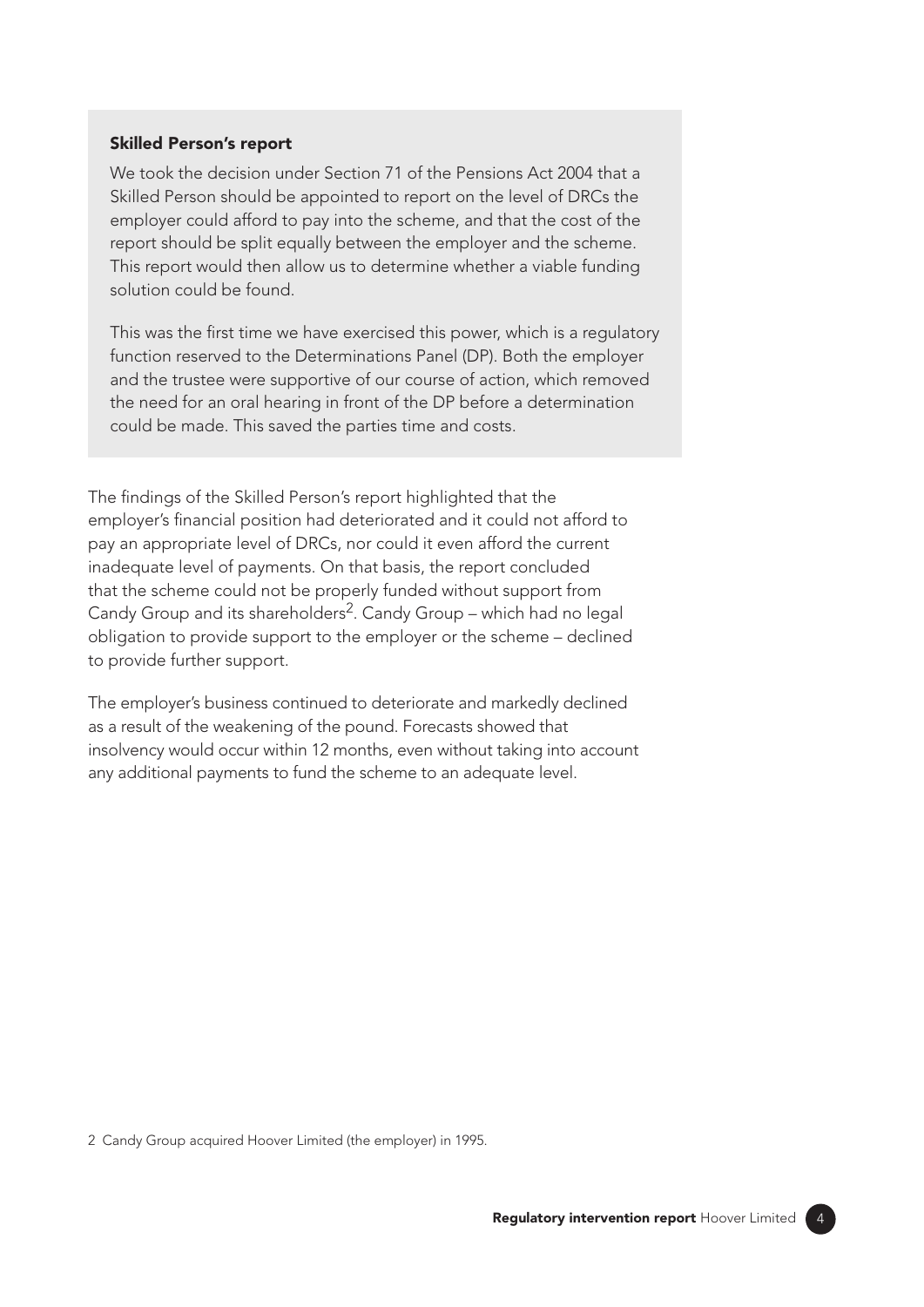## The RAA proposal

In early 2017, the employer made a further RAA proposal. We met with the employer, the trustee and the PPF to consider whether this was now an appropriate solution, and began negotiations over the next few months. RAAs are extremely uncommon and we will only approve one if we believe it to be reasonable in all circumstances. As set out in our [2010 statement](https://www.thepensionsregulator.gov.uk/-/media/thepensionsregulator/files/import/pdf/regulated-apportionment-arrangements-statement-august-2010.ashx), we will consider all relevant circumstances, which in this case included:

| <b>RAA test</b>                                                                                                | How it was met                                                                                                                                                                                                        |
|----------------------------------------------------------------------------------------------------------------|-----------------------------------------------------------------------------------------------------------------------------------------------------------------------------------------------------------------------|
| Whether insolvency of the<br>employer would be inevitable or<br>whether other solutions would<br>prevent this. | Expert analysis and advice was provided by the employer<br>which confirmed that insolvency was inevitable within 12<br>months. The trustee supported this conclusion and we<br>were satisfied that this test was met. |
| Whether the scheme might receive<br>more from an insolvency.                                                   | The trustee sought independent financial advice on the<br>scheme's estimated outcome on insolvency. The RAA<br>proposal involved an upfront cash payment that exceeded<br>the estimated insolvency outcome.           |
| Whether a better outcome might<br>be arrived at by other means (for<br>example, use of our other powers).      | We concluded that the RAA was the best outcome<br>in the circumstances.                                                                                                                                               |
| The outcome of the proposal for<br>other creditors.                                                            | Evidence provided demonstrated that other creditors<br>of the group were making compromises, including writing<br>off debt.                                                                                           |

In the specific circumstances of this case, we concluded that an RAA was an appropriate and reasonable course of action.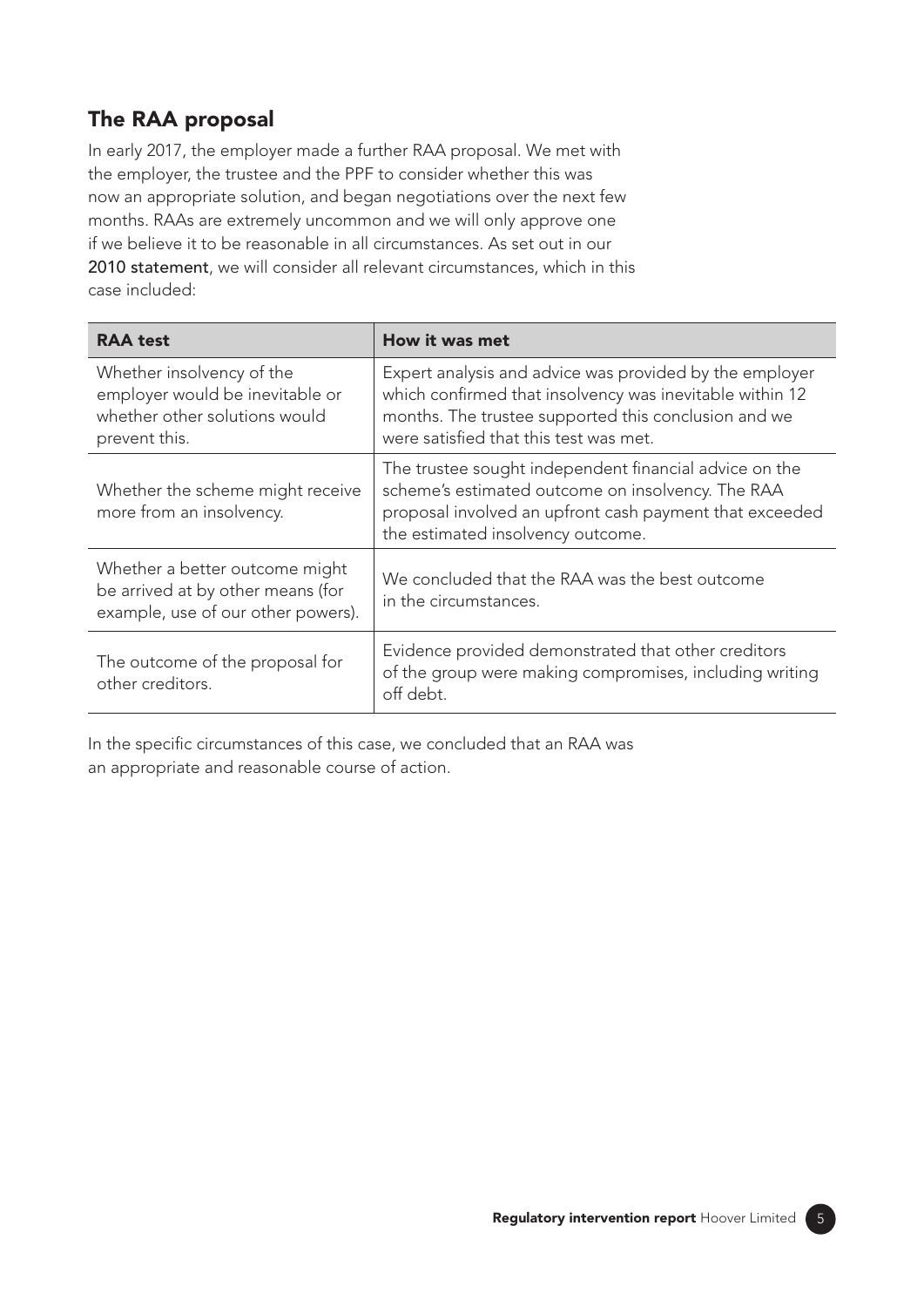#### Outcome

The appointment of a Skilled Person served to break the deadlock between the employer and the trustee as it helped the trustee understand the decline in the business and the inability of the employer to make any meaningful contributions to the scheme. As a result of the RAA, the scheme is expected to transfer into the PPF at the end of the assessment period and will receive:

- ▶ a cash lump sum of £60m, which was materially more than the expected outcome on insolvency
- the trustee's expenses in relation to the RAA
- ordinary shares representing a 33% stake in the employer.

This deal led to a better outcome for the scheme than would otherwise have resulted from an uncontrolled insolvency and maximises the return for the PPF in very difficult circumstances. It has also enabled the employer to continue trading. As part of the deal, Candy Group also agreed to write off debt owed to it by the employer.

#### Our approach

The best outcome for members and the PPF is generally where the pension scheme is supported by a strong ongoing employer alongside an appropriate funding and investment strategy including, where necessary, an appropriate recovery plan. Where an agreement cannot be reached between the employer and the trustees, we will consider whether the appointment of a Skilled Person can help to achieve a viable recovery plan for the scheme. However, we recognise that in some situations, it may no longer be possible for the employer to fund the scheme. Where employers are at risk of insolvency it is important for them to explore all available options with trustees and advisers.

Where pension schemes and their sponsoring employers are in a precarious position, we work closely with them to deliver a solution that balances the interests of the members, PPF and employer.

RAAs are rare and will only be agreed to in accordance with our published guidance. RAAs result in reductions in benefits for members and a burden for PPF levy payers. We will therefore only agree to them where insolvency is otherwise inevitable and the RAA provides the best available outcome in difficult circumstances. We will rigorously scrutinise any RAA proposal and only approve it if we believe it meets our published criteria and is reasonable to do so. In this case we were satisfed that all of these were met.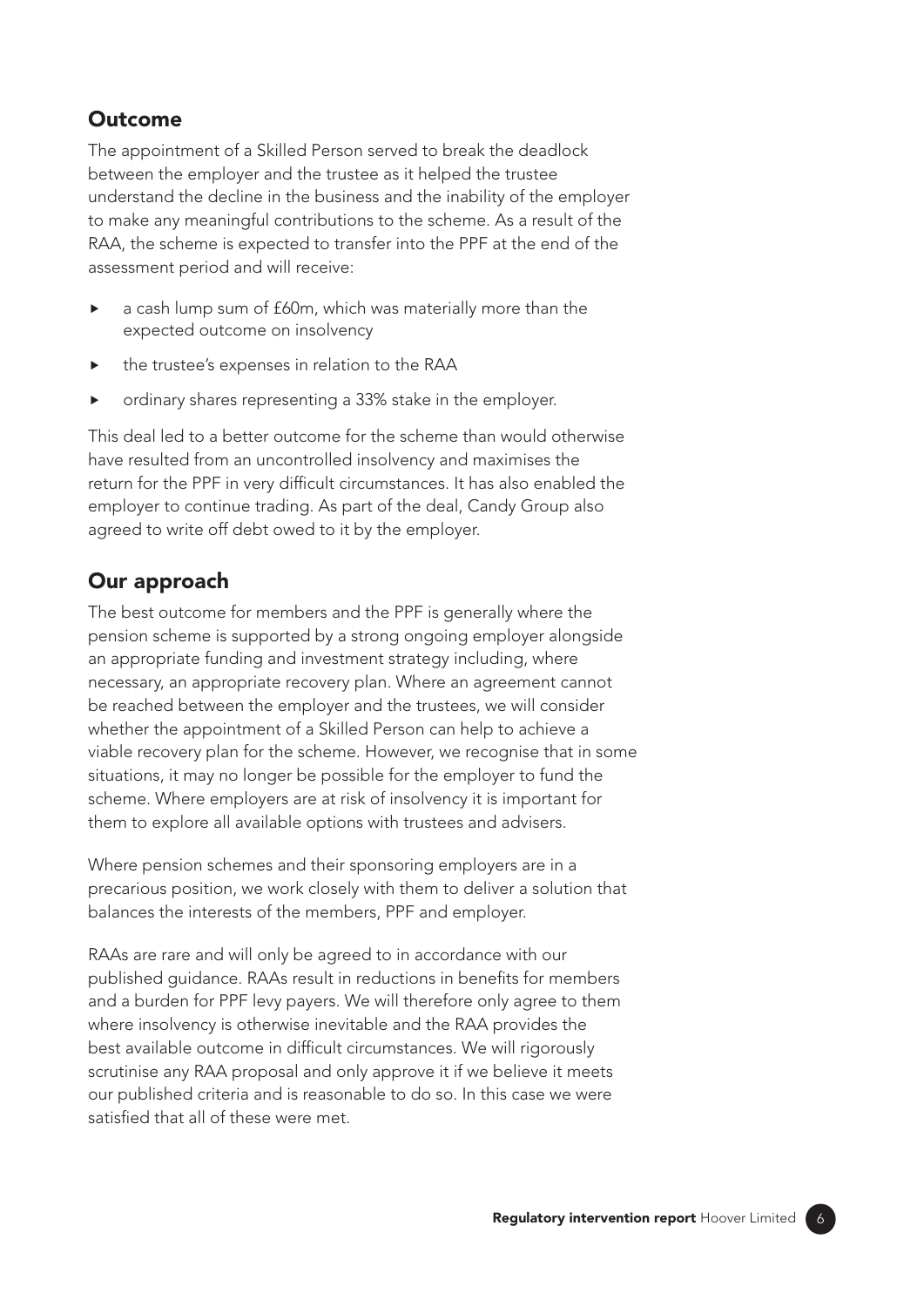## Timeline of events

July 2014: Failure to agree 2013 valuation

2015: Initial RAA negotiations

2015: CVA proposal

February 2016: Warning Notice issued for Skilled Person's report

Ī

T

I

T

July 2016: Determination Notice for Skilled Person's report

December 2016: Skilled Person's report received

January-April 2017: RAA negotiations

April 2017: Clearance granted for RAA proposal

May 2017: RAA approval notice issued